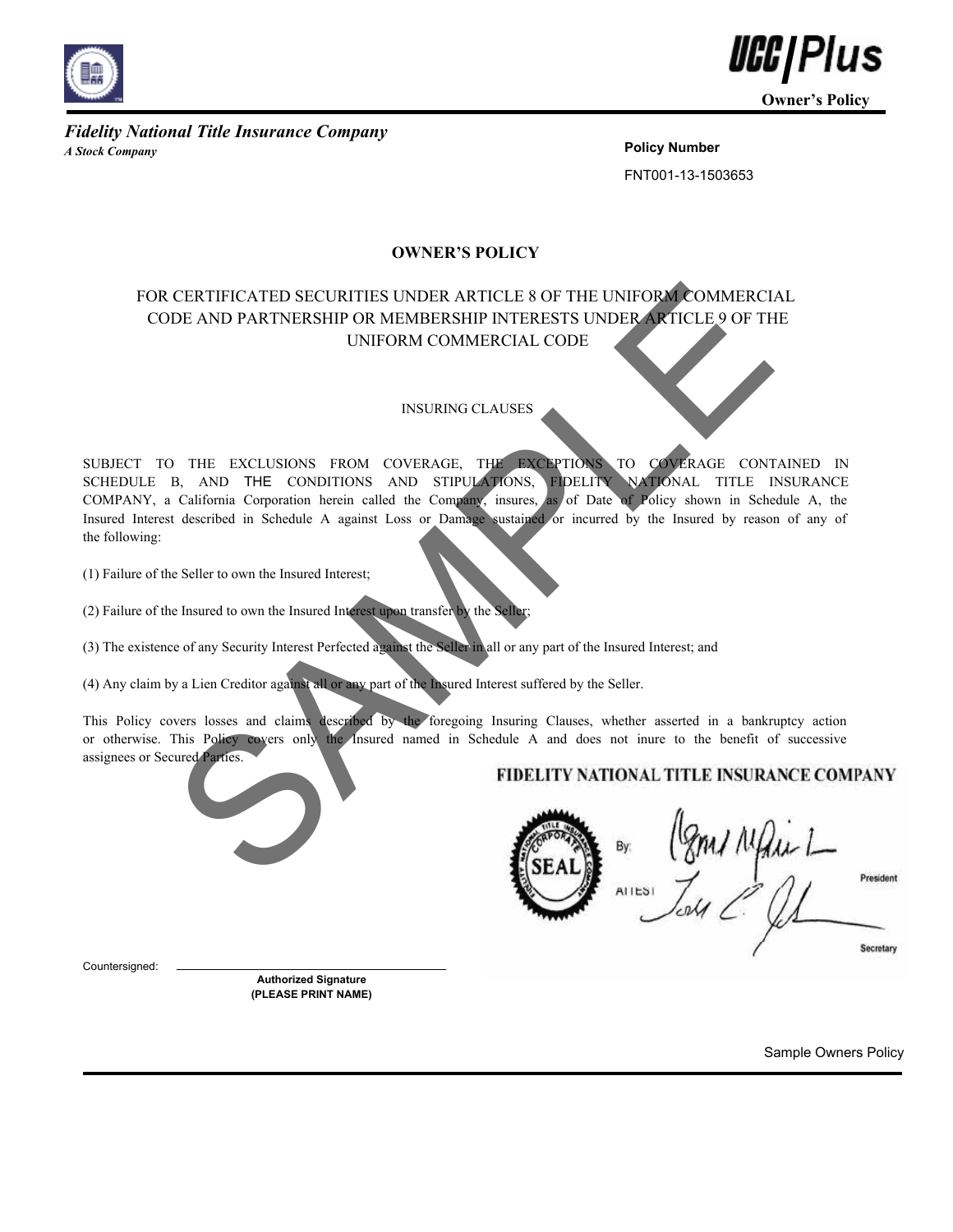# EXCLUSIONS FROM COVERAGE

The following matters are expressly excluded from the coverage of this Policy and the Company will not pay Loss or Damage, costs, attorneys' fees, or expenses which arise by reason of:

1. Defects, Liens, encumbrances, adverse claims or other matters: (a) created, suffered, assumed or agreed to by the Insured Claimant; (b) not known to the Company, not Filed at Date of Policy, but known to the Insured Claimant and not disclosed in writing to the Company by the Insured Claimant prior to the date the Insured Claimant became an Insured under this Policy; (c) resulting in no Loss or Damage to the Insured Claimant; or (d) resulting in Loss or Damage which would not have been sustained if the Insured Claimant had paid value for the Insured **Interest** 

2. Any claim by reason of the operation of federal bankruptcy, state insolvency, or similar creditors' rights laws that the Insured Interest in whole or part constitutes, or was created by, a fraudulent conveyance, fraudulent transfer, equitable subordination or preference.

3. Any claim that all or any part of the Insured Interest constitutes Proceeds of a Security Interest created prior to the transaction between the Seller and the Insured on Date of Policy, unless a Financing Statement describing the original Collateral has been Filed against the Seller or a prior owner of all or any part of the Insured Interest. or part constitutes, or was created by, a fraudulent conveyance, fraudulent messer, equitable<br>at all or any part of the Insured Interest constitutes Proceeds of a Second Interest organal Collar<br>and the Insured on Date of P

4. Any Loss or Damage arising from the incorrectness of any of the information set out in Schedule A except for:

- (1) information that the Company has failed to transcribe correctly from the source of such information; or
- (2) information relating to the exact legal name of the Seller or any prior owner of all of any part of the Insured Interest described on Schedule A.

5. Any claim resulting from a transfer of an Insured Interest in the entity described on Schedule A not reflected or incorrectly reflected on the books and records of that entity and not disclosed in writing to the Company.

6. Any Security Interest or claim of a Lien Creditor unless (a) the Secured Party has filed or (b) the Lien Creditor has (i) Filed or (ii) seized an Insured Interest that is a Certificated Security.

7. Any claim of a Secured Party or Lien Creditor against an interest in a predecessor of the entity described in Schedule A, unless the conversion, reorganization, merger, or similar event was (a) disclosed to the Company; or (b) manifest on the books and records of the entity described in Schedule A.

8. If the Insured Interest is a Certificated Security held by a Securities Intermediary, the claim of that Securities Intermediary to: (1) a Right of Recoupment; (2) a Security Interest; or (3) a Right of Set-Off.

- 9. Any change after Date of Policy in any of the following:
	- (a) the information provided in Schedule A;
	- (b) the documents described in Schedule A; or
	- (c) the facts concerning the Insured Security Interest, the Seller, or any prior owner that have been disclosed to the Company.

10. Consequences of the existence of any anti-assignment statute.

11. Any change in the status of an Insured Interest as a General Intangible or as a Security for purposes of Article 8 of the Uniform Commercial Code unless such change was (a) disclosed to the Company; or (b) manifest on the books and records of the entity described in Schedule A.

12. With respect to any transaction described as a sale in the transaction documents identified in Schedule A, recharacterization by any tribunal as a loan or as any type of transaction other than a sale.

13. Any claim relating to the separate assignment of the payment rights arising from the Insured Interest, if the assignee thereof has not filed.

# **CONDITIONS AND STIPULATIONS**

**1. Definition of Terms. b.** "File," "Filed" or "Filing, recording or registering in the Filing. The following terms when used in this Policy mean: Office under a name that is not Seriously Misleading.

a. "Date of Policy": the date specified on Schedule A.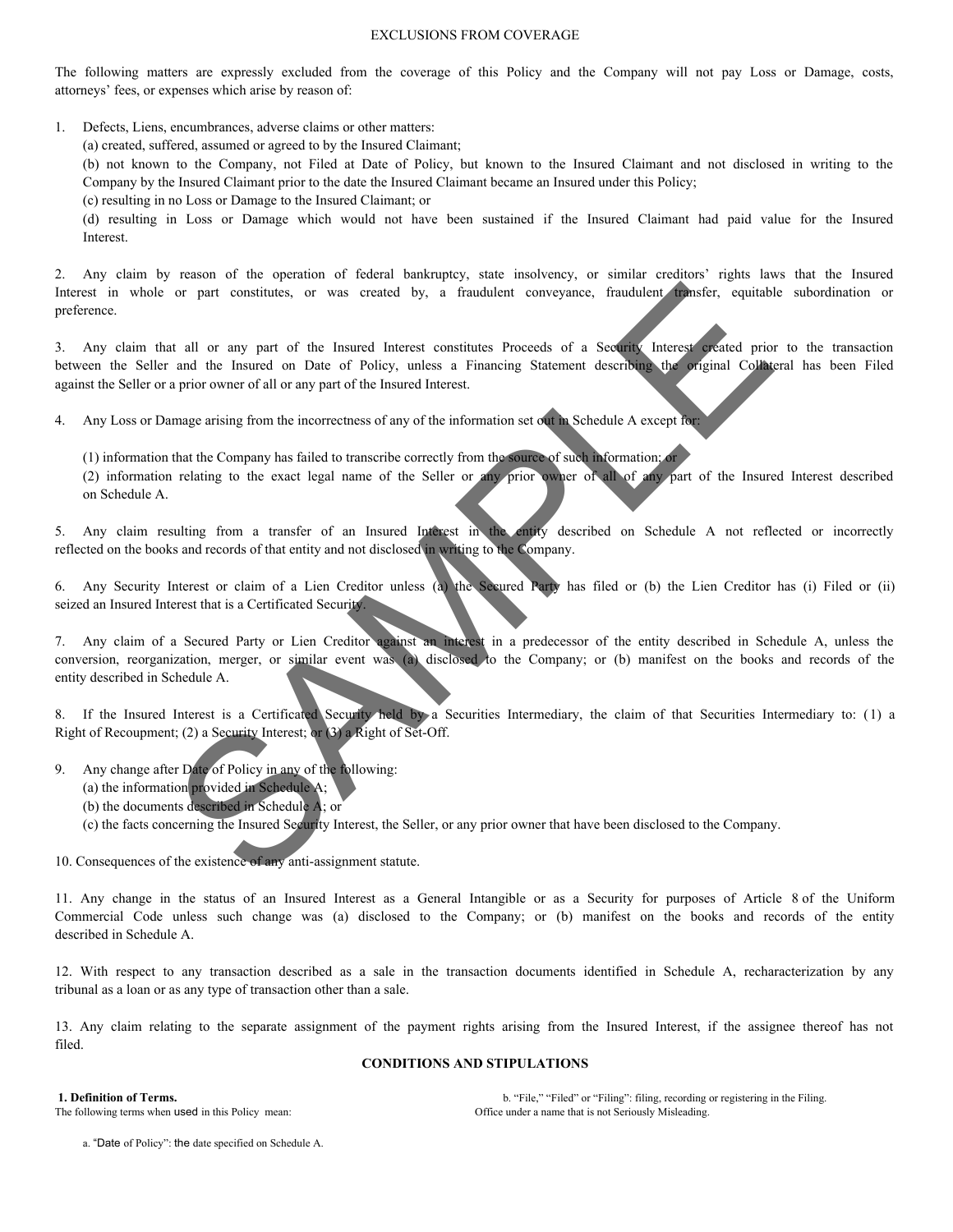c. "Filing Olfice": the governmental or quasi-governmental agency or agencies identified in Unifonn Commercial Code  $\S$  9-50 I in the jurisdiction specified by Article 9.

d. "Insured": the party or parties named in Schedule A.

#### e. "Insured Claimant": an Insured claiming Loss or Damage.

f. "Insured Interest": (I) the Certificated Security that is described on Schedule A and is located within the United States of America: or (2) the Article 9 partnership or membership interest that is described on Schedule A.

g. "Lien": the interest held by a Lien Creditor, excluding a taxing authority.

h. "Loss" or "Damage" shall mean Loss or Damage arising from the application of any law of the United States of America or of any of the states of the United States of America. For purposes of this definition, the District of Columbia and any territory of the United States shall be considered a state of the United States of America.

i. "Seller": the transferor of the Insured Interest to the Insured in the transaction or series of transactions described in Schedule A.

j. "Uniform Commercial Code": Except as used in paragraph 10 of the Exclusions from Coverage, the Uniform Commercial Code in effect in the jurisdiction whose law applies to the event upon which a claim is based. As used in said paragraph, the Uniform Commercial Code as promulgated by the National Conference of Commissioners on Uniform State Laws.

k. "Value of the Insured Interest": (1) for Insured Interests other than publicly traded Securities, the value at the time of Loss or Damage as estimated by any appraiser that regularly values such types of Investment Property selected by agreement between the Insured Claimant and the Company; *provided, howevet* that if the Insured Interest is an interest in an entity that owns real property, the appraiser must have experience in the valuation of such interests; or (2) for publicly traded Securities, the average of the highest and lowest price for such Security or Securities on the date notice of Loss or Damage is given to the Company.

Any capitalized term used in this Policy that is not defined in this Policy, shall have the meaning given to it in Articles 8 and 9 of the Uniform Commercial Code.

#### **2. Continuance of Insurance.**

The coverage of this Policy shall continue in favor of the Insured so long as the Insured holds the Insured Interest or has liability by reason of any warranty based on the coverage of this Policy made by the Insured regarding the Insured Interest upon **a** transfer thereof; *provided, however* that claims arising by virtue of any law, rule or regulation enacted or promulgated after Date of Policy will not be paid.

# **3. Notice of Claim to be given by Insured Claimant.**

The Insured shall notify the Company promptly in writing (i) in case of any litigation as Set forth in Section 4(a) below, (ii) in case knowledge shall come to an Insured hereunder of any claim which is adverse to the Insured Interest, and which might cause Loss or Damage for which the Company may be liable by virtue of this Policy. If prompt notice shall not be given to the Company, then as to the insured all liability of the Company shall terminate with regard to the matter or matters for which prompt notice is required; provided, however, that failure to notify the Company shall in no case prejudice the rights of any Insured under this Policy unless the Company shall **be** prejudiced by the failure and then only to the extent of the prejudice.

## **4. Defense and Prosecution of Actions; Duty of Insured Claimant to Cooperate**

a. Upon written request by the Insured and subject to the options contained in Section 6 of these Conditions and Stipulations, the Company, at its own cost and without unreasonable delay, shall provide for **the** defense of an Insured in litigation in which any third party asserts a claim adverse to the Insured Interest, but only as to those stated causes of action alleging a defect, Lien or encumbrance or other matter Insured against by this Policy. The Company shall have the right to select counsel of its choice (subject to the right of the Insured to object for reasonable cause) to represent the Insured as to those stated causes of action and shall not be liable for and will not pay the fees of any other counsel. The Company will not pay any fees, costs or expenses incurred by the Insured in the defense of those causes of action which allege matters not Insured against by this Policy.

b. The Company shall have the right, at its own cost, to institute and prosecute any action or proceeding or to do any other act, which in its opinion. may be necessary or desirable to establish the Insured Interest, or to prevent or reduce Loss or Damage to the Insured. The Company may take any appropriate action under the terms of this Policy, whether or not it shall be liable hereunder, and shall

not thereby concede liability or waive any provision of this Policy. If the Company shall exercise its rights under this paragraph, it shall do so diligently.

c. Whenever the Company shall have brought an action or interposed a defense as required or permitted by the provisions of this Policy, the Company may pursue any litigation to final determination by a court of competentjurisdiction and expressly reserves the right, in its sole discretion, to appeal from any adverse judgment or order.

d. In all cases where this Policy permits or requires the Company to prosecute **or** provide for the defense of any action or proceeding, the Insured shall secure to the Company the right to so prosecute or provide defense in the action or proceeding, and all appeals therein, and permit the Company to use, at its option, the name of the Insured for this purpose. Whenever requested by the Company, the Insured, **at** the Company's expense, shall give the Company all reasonable aid (i) in any action or proceeding, securing evidence, obtaining witnesses, prosecuting or defending the action or proceeding, or effecting settlement, and (ii) in any other lawful act which in the opinion of the Company may be necessary or desirable to establish the Insured Interest. If the Company is prejudiced by the failure of the Insured to furnish the required cooperation, the Company's obligations to the Insured under the Policy shall terminate, including any liability or obligation to defend, prosecute, or continue any litigation, with regard to the matter or matters requiring such cooperation.

# **5. Proof of Loss or Damage.**

In addition to and after the notices required under Section 3 of these Conditions and Stipulations have been provided the Company, a proof of Loss or Damage signed and sworn to by the Insured Claimant shall be furnished to the Company within 90 days after the Insured Claimant shall ascertain the facts giving rise to the Loss or Damage. The proof of Loss or Damage shall describe the matter Insured against by this Policy, which constitutes the basis of Loss or Damage, and shall state, to the extent possible. basis of calculating the amount of the Loss or Damage. If the Company is prejudiced by the failure of the Insured Claimant to provide the required proof of Loss or Damage, the Company's obligations to the Insured under the Policy shall terminate, including any liability or obligation to defend, prosecute, or continue any litigation, with regard to the matter or matters requiring such proof of Loss or Damage.

In addition, the Insured Claimant may reasonably be required to submit to examination under oath by any authorized representative of the Company and shall produce for examination, inspection and copying, at such reasonable times and places as may be designated by any authorized representative of the Company, all records, books, ledgers, checks, correspondence and memoranda, whether bearing a date before or after Date of Policy, which reasonably pertain to the Loss or Damage. Further, if requested by any authorized representative of the Company, the Insured Claimant shall grant its permission, in writing, for any authorized representative of the Company to examine, inspect and copy alt records, books, ledgers, checks, correspondence and memoranda in the custody or control of a third party, which reasonably pertain to the Loss or Damage. All information designated as confidential by the Insured Claimant provided to the Company pursuant **to** this Section shall not be disclosed to others unless, in the reasonable judgment of the Company, it is necessary in the administration of the claim. Failure of the Insured Claimant to submit for examination under oath, produce other reasonably requested information or grant permission to secure reasonably necessary information from third parties as required in this paragraph, unless prohibited by law or governmental regulation, shall terminate any liability of the Company under this Policy as to that claim. The the three of the lineard interest to the frequency of the based of the company of the Company and the control of the company of the company of the control of the company of the control of the control of the control of

### **6. Options to Pay or Otherwise Settle Claims; Termination of Liability.**

In case of a claim under this Policy, the Company shall have the following additional options:

a. To pay or tender payment of the amount of insurance or to purchase the Insured Interest.

(i) to pay or tender payment of the amount of insurance under this Policy together with any costs, attorneys' fees and expenses incurred by the Insured Claimant, which were authorized by the Company, up to the time of payment or tender of payment and which the Company is obligated to pay; or